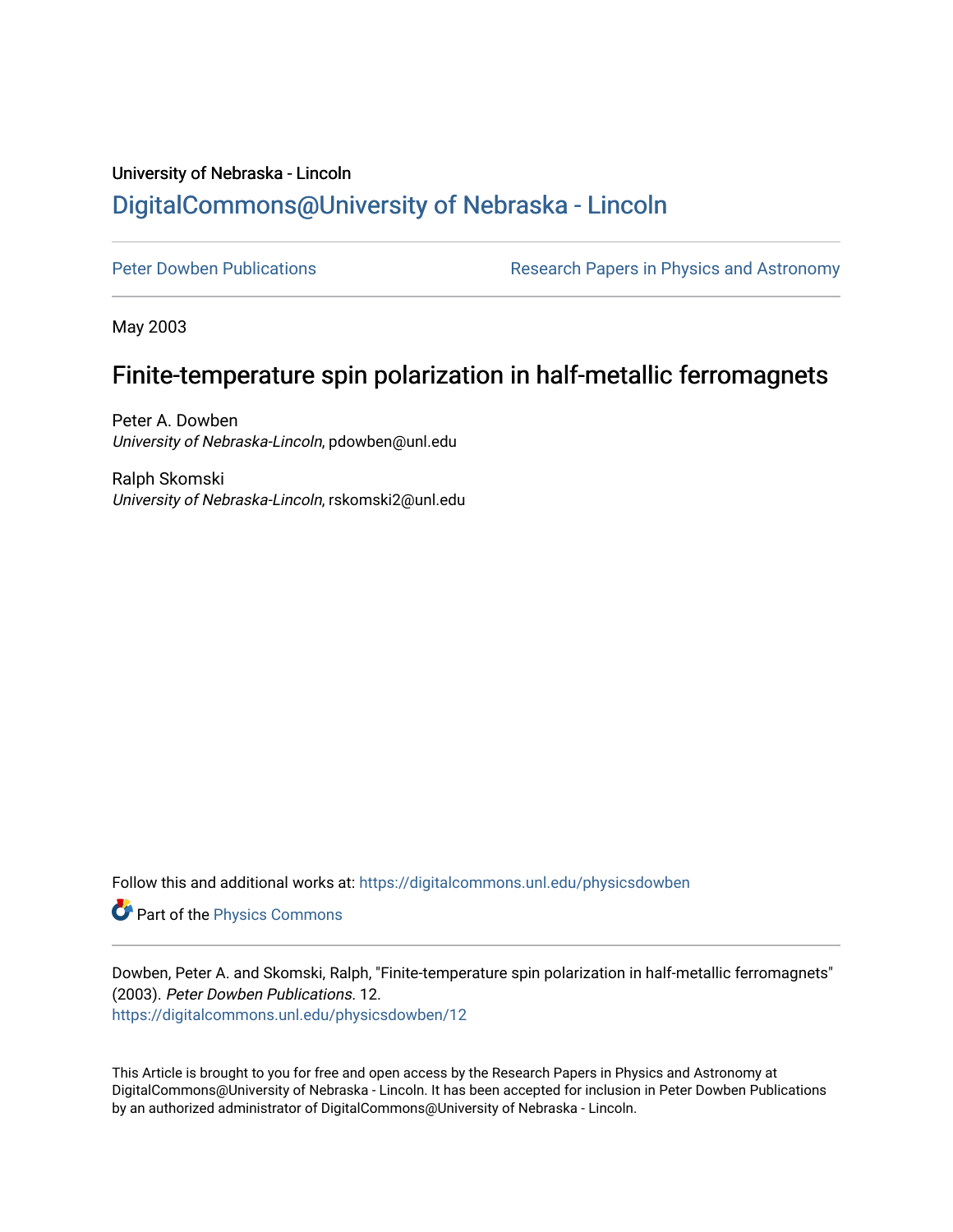## **Finite-temperature spin polarization in half-metallic ferromagnets**

P. A. Dowben and R. Skomski<sup>a)</sup>

*Department of Physics and Astronomy and Center for Materials Research and Analysis, University of Nebraska, Lincoln, Nebraska 68588*

(Presented on 14 November 2002)

The temperature dependence of the spin polarization of half-metallic ferromagnets is investigated. A unitary spinor transformation shows that the corresponding spin mixing goes beyond finite-temperature smearing of the Fermi level, leading to a nonzero density of states in the gap of the insulating spin channel. As a consequence, the resistance ratio of the two spin channels changes from infinity to some finite value and, in a strict sense, half-metallic ferromagnetism is limited to zero temperature. Bloch-type spin waves and crystal imperfections contribute to the density of states in the gap but only partly explain the pronounced changes at about  $0.2 T_C$  observed in various half-metallic magnets. In the case of NiMnSb, the spin structure depends on a nearly dispersionless transverse optical mode that occurs at about 28 meV. In terms of  $3 k<sub>B</sub>T$ , this corresponds to 103 K—very close to the temperature at which there is a dramatic loss in the Ni and Mn magnetization in NiMnSb. Similar modes exist in other potential half-metallic systems. © *2003 American Institute of Physics.* [DOI: 10.1063/1.1556132]

#### **I. INTRODUCTION**

The complete zero-temperature spin polarization at the Fermi level of half-metallic ferromagnets leads to an infinite resistivity of one of the spin channels, and is of considerable interest in spin electronics.<sup>1</sup> Thermal excitations, however, deteriorate the spin polarization,<sup>2</sup> with clear evidence of a spin-minority population far below the Curie temperature at about  $0.1 - 0.2 T_C$  (spin-minority scattering)<sup>2-6</sup>. In the semi-Heusler alloy NiMnSb this occurs above 80–100 K, $3-5$ whereas in  $CrO<sub>2</sub>$  it occurs above 50–100 K.<sup>6</sup>

Far below  $T_c$ , the densities of states (DOS) of *ordinary* ferromagnets are only weakly modified by thermal fluctuations, because  $k_B T$  is much smaller than the Fermi energy and band-structure distortions are small. Essentially, lowtemperature thermal disorder leads to slight modifications of the spin-dependent exchange potential and of the spin-up and spin-down densities of state.<sup>7,8</sup> However, as elaborated on in Refs. 9 and 10, half-metallic ferromagnets are an exception, they exhibit qualitatively new low-temperature effects.

In this article, we analyze how low-temperature spin mixing affects the spin-down density of states of halfmetallic ferromagnets, discuss the experimental situation in terms of magnon–phonon interactions, and compare the changes of the spin structure with metamagnetic phase transitions.

#### **II. SPIN MIXING IN HALF-METALLIC FERROMAGNETS**

As discussed in Ref. 9, a simple tight-binding description of magnets with disordered moments is provided by

$$
\mathcal{H}_{\mu\nu i k \sigma \sigma'} = \mathcal{T}_{\mu\nu i k} \delta_{\alpha\beta} - V_{\mu} \delta_{\mu\nu} \delta_{ik} \delta_{\alpha\beta} - I_0 \delta_{\mu\nu} \delta_{ik} \mathbf{e}_i \sigma_{\alpha\beta}.
$$
\n(1)

Here  $\mathcal{T}_{\mu\nu i k} = \langle \phi_{\mu}(\mathbf{r}-\mathbf{R}_i) | T | \phi_{\nu}(\mathbf{r}-\mathbf{R}_k) \rangle$  is the hopping integral between a  $\mu$ -type orbital at  $R_i$  and a  $\nu$ -type orbital at  $R_k$ ,  $V_\mu$  is the crystal-field energy for the  $\mu$ -type orbital,  $I_0$  is the intraatomic *d*-electron exchange, and **e***<sup>i</sup>* is the direction of local magnetization. In terms of Eq.  $(1)$ , ferromagnetism results from the  $I_0$  Stoner term, which reduces and enhances the energies of  $\uparrow$  and  $\downarrow$  electrons, respectively.

The starting point for describing finite-temperature spin disorder is the standard spin-half rotation matrix which rotates a  $\uparrow$  spin by angles  $\theta$  and  $\phi$ .<sup>7</sup> The exchange term in Eq. (1) is diagonalized by a unitary matrix  $\Pi_i \hat{U}^+(\phi_i, \theta_i)$ .<sup>9</sup> In the expression that results,

$$
\mathcal{H}^{t}_{\mu\nu i k \alpha \beta} = \mathcal{T}_{\mu\nu i k} \sum_{\gamma} U_{\alpha \gamma}(\phi_{i}, \theta_{i}) U^{+}_{\gamma \beta}(\phi_{k}, \theta_{k})
$$

$$
- (V_{\mu} \delta_{\alpha \beta} + I_{0} \sigma_{z \alpha \beta}) \delta_{\mu\nu} \delta_{ik}, \qquad (2)
$$

the thermal spin disorder has been mapped onto random hopping integrals. Figure 1 shows typical finite-temperature ↑ and ↓ densities of state. The effect of the spin mixing on the two subbands is indicated by the dark areas. This distortion of the ↑ DOS has the character of a quantitative correction (region I), but in the  $\downarrow$  gap the DOS changes qualitatively, from zero to nonzero (region II). In other words, finitetemperature effects do not reduce to smearing of the Fermi level by a relative amount of the order of  $k_B T/E_F$ . As indicated in Fig. 1, the spin mixing yields small  $D_{\perp}(E)$  values in the middle of the spin-down gap, well above the highest energy level occupied at zero temperature.

As a consequence, the resistance of the  $\downarrow$  channel changes from infinity to a finite value. A crude estimate for the magnitude of this spin-mixing contribution to the DOS is

$$
D \downarrow(E) \approx \frac{M_0 - M_s(T)}{M_0 + M_s(T)} D_{\uparrow}(E),
$$
\n(3)

0021-8979/2003/93(10)/7948/3/\$20.00 © 2003 American Institute of Physics 7948

**Downloaded 05 Sep 2006 to 129.93.16.206. Redistribution subject to AIP license or copyright, see http://jap.aip.org/jap/copyright.jsp**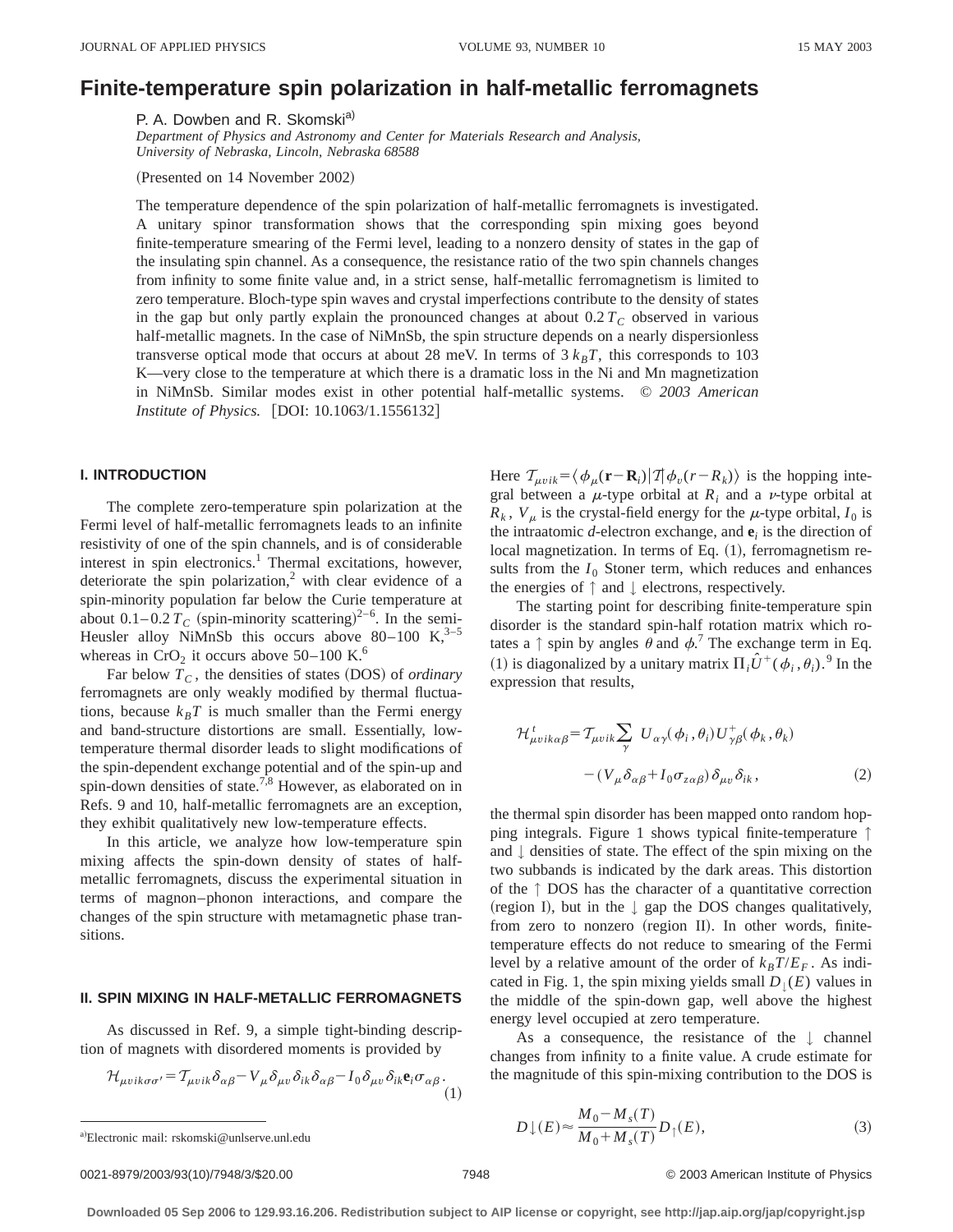

FIG. 1. Schematic  $\uparrow$  and  $\downarrow$  densities of states (dark shadowing denotes regions occupied at finite temperature only).

where  $M_s(T)$  is the spontaneous magnetization and  $M_0$  $=M<sub>s</sub>(0)$ . Here  $M<sub>s</sub>(T)$  reflects both Bloch-type spin-wave excitations and specific features such as many-sublattice effects.

### **III. EXPERIMENTAL SITUATION**

Equation (1) applies not only to thermal disorder but also to structural disorder.<sup>7,11–14</sup> In the case of  $La<sub>2/3</sub>Sr<sub>1/3</sub>MnO<sub>3</sub>$ , the appreciable spin minority population at 1.5 K is probably a band-structure effect,<sup>15</sup> but structural features such as surfaces,<sup>16,17</sup> interfaces,<sup>17,18</sup> defects,<sup>13,14</sup> and substitutional disorder<sup>13</sup> contribute to the spin-minority  $( \downarrow )$ DOS. Note that structural disorder yields, via spin–orbit coupling, noncollinar spin structures,<sup>19</sup> but an analog mechanism is operative in all imperfect and low-symmetry magnetic solids.<sup>7,20</sup> However, structural disorder is essentially temperature independent, and the observed strong temperature dependence of the magnetization of half-metallic ferromagnets must be associated with structural features.

Sublattice effects associated with the compound structure of the half metallics yield low-energy transverse optical modes which couple to spin waves and reduce the net magnetization. In real space, these spin-wave modes correspond to tilting between neighboring atomic spins, with the tilt angle depending on the *k* vector where the phonon and magnon bands cross. Generally, the closer to the Brillouin zone edge the magnons and transverse optical modes couple, the greater the tilt angle (see Fig.  $2$ ).

In the case of NiMnSb it is known<sup>21</sup> that a nearly dispersionless transverse optical mode occurs at about 28 meV. In terms of  $3k_BT$ , this corresponds to 103 K—very close to the temperature at which there is a dramatic loss in Ni and Mn magnetizations in  $NiMnSb<sup>3</sup>$  In semi-Heusler alloys, this corresponds to tilting between neighboring Ni and Mn atoms. In real space, the mode means that the spins of Mn next neighbors form an angle of the order of 60°, while all the Mn moments are misaligned with respect to the nickel moments.<sup>3</sup> The increase in spin-wave population in NiMnSb may also be linked to a metamagnetic phase transition between two types of ferromagnetism at about  $80-100$  K.<sup>3</sup>

Manganese perovskites exhibit low-temperature spinwave softening and broadening of magnetoelastic origin, which is closely related to proximity of charge-ordered insulating state.<sup>22</sup> The effect occurs where the magnon dispersion



FIG. 2. Schematic of transverse optical phonon and magnon dispersions of typical half-metallic ferromagnets.

crosses the longitudinal optical branch of the phonons, at  $ka/2\pi \approx 0.3$ <sup>22,23</sup> The lowest transverse optical modes in these systems, about 23 meV for  $La_{0.7}A_{0.3}MnO_3$  (A  $=Ca,Sr$ ,<sup>22</sup> suggest metamagnetic transitions, similar to those observed in  $NiMnSb$ ,<sup>3</sup> at about 84 K. The tunnel magnetoresistance of  $La_{1-x}Sr_xMnO_3 / SrTiO_3 / La_{1-x}Sr_xMnO_3$ where  $x=0.2$  and 0.3 dramatically drops at about 27 (Ref. 24) and 130 K, $^{25}$  respectively. This suggests a loss of net spin polarization,<sup>10</sup> although Coulomb-blockade contributions<sup>26</sup> have not been eliminated from these experiments.

#### **IV. DISCUSSION AND CONCLUSIONS**

The appearance of the spin-down density (region II) in Fig. 1 has a simple physical interpretation: a  $\uparrow$  electron hops onto a neighboring atomic site characterized a different axis of quantization. In the frame of the neighboring atom, the spin wave function has nonzero projections onto both ↑ and ↓ states. For random disorder, the spin mixing can be interpreted as Anderson localization of spin-polarized 3*d* electrons in a thermally randomized atomic potential. The specific situation encountered in half-metallic ferromagnets reflects the many-sublattice character of the compounds. This leads to the above-mentioned magnon–phonon coupling, also observed in Ref. 22. Note that similar phonon modes exist in a variety of compounds, including materials such as  $CrO<sub>2</sub>$  and Fe<sub>3</sub>O<sub>4</sub>. The finite-*k* spin disorder is reminiscent of a metamagnetic phase transition into a noncollinear state, and the states in the spin-down gap (region II in Fig. 1) reflect the presence of partly or completely reversed spins in the thermally excited state.

The present findings are relevant to the question of whether and under what circumstances there exists the "ideal," that is, fully spin-polarized half-metallic, system. There have been various arguments in favor of  $27-33$  and against<sup>3,9,10,15–17</sup> true half-metallic ferromagnetism. In our opinion, half-metallic ferromagnetism is an idealized limit, realistic only in perfect crystals at zero temperature. For example, even though tunnel junctions include contributions from the spin-dependent Fermi velocity, $34$  which could effectively enhance tunnel magnetoresistance,  $15,34$  no tunnel magnetoresistive junctions measurement has provided a strong indication of the half-metallic character. The highest tunnel